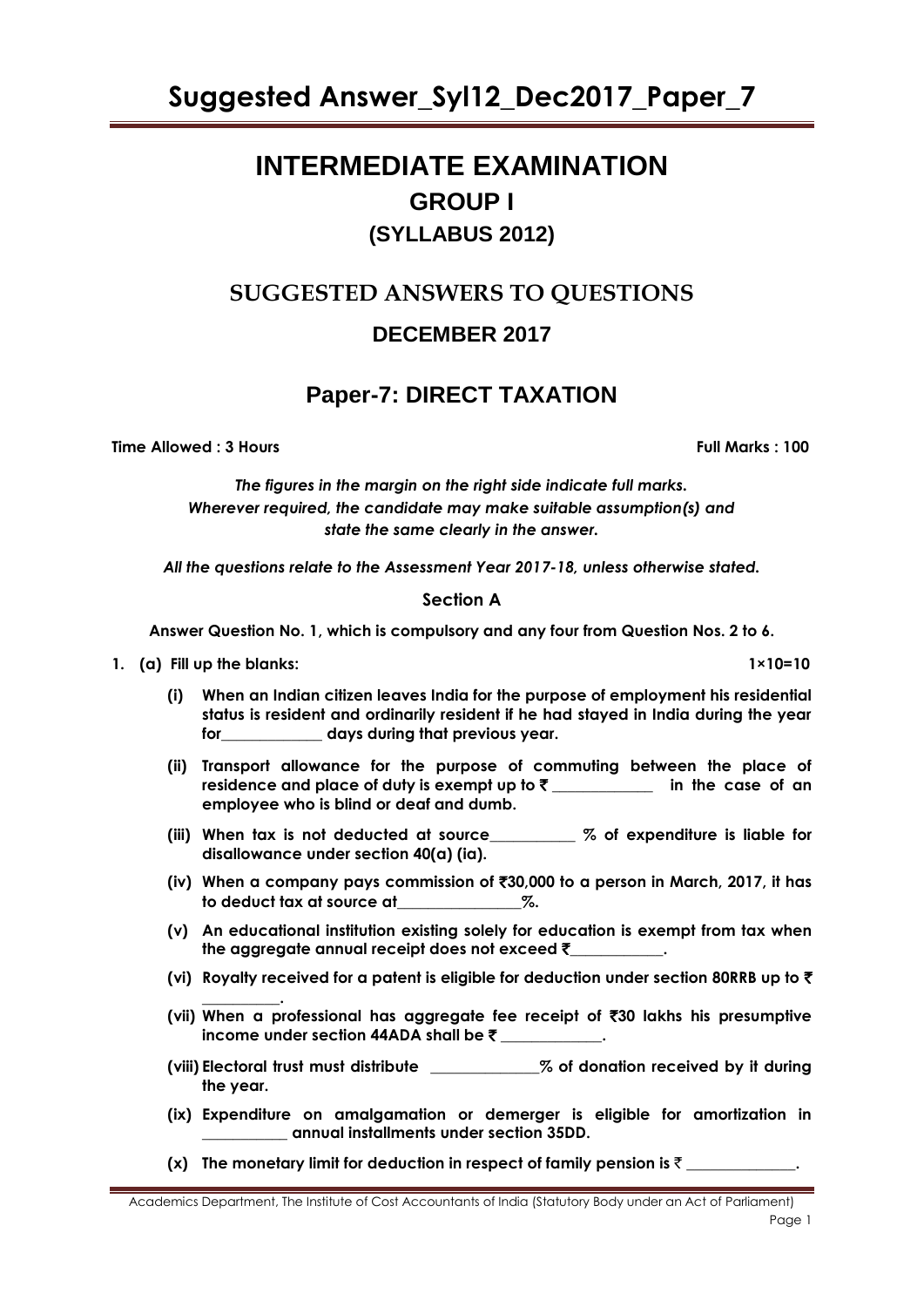**(b) Choose the most appropriate alternative: 1×5=5**

**(i) When copyright is acquired for** `**50 lakhs on 10.11.2016 and used from 01.12.2016, the amount of depreciation under section 32 would be\_\_\_\_\_\_\_\_\_\_\_.**

- **(A) Nil**
- **(B)** ` **12,50,000**
- **(C)** ` **6,25,000**
- **(D)** ` **15,00,000**
- **(ii) Mr. Raj (age 62) is Karta of HUF which is engaged in textile trade. The total income of the HUF is ₹ 3,40,000. The tax liability of the HUF would be**  $\qquad \qquad$ **.** 
	- **(A)** ` **9,270**
	- **(B)** ` **4,120**
	- **(c) Nil**
	- **(D)** ` **1,05,060**

**(iii) Interest on Post Office SB joint account is exempt up to \_\_\_\_\_\_\_\_\_\_\_.**

- $(A)$  ₹ 3,500
- **(B)** ` **7,000**
- **(C)** ` **10,000**
- **(D)** ` **20,000**
- **(iv) Mr. A retired from a public sector company under voluntary retirement scheme of**  the company. The monetary limit for exemption under section 10(10C) is \_\_\_\_\_\_\_\_\_\_
	- **(A)** ` **10,00,000**
	- **(B)** ` **7,00,000**
	- **(C)** ` **5,00,000**
	- **(D)** ` **3,50,000**
- **(v) when cash is deposited into saving bank account, quoting of PAN is mandatory when the amount of deposit is \_\_\_\_\_\_\_\_\_\_\_ or more.**
	- **(A)** ` **20,000**
	- **(B)** ` **50,000**
	- **(C)** ` **1,00,000**
	- **(D)** ` **2,00,000**
- **(c) Match the following: 1×5=5**

| Rate of depreciation on goodwill<br>(i)                                                             | (a) ₹1,50,000 |
|-----------------------------------------------------------------------------------------------------|---------------|
| Tax rate applicable for LLP<br>(ii)                                                                 | (b) $75%$     |
| Monetary limit of deduction of entertainment $(c)$ 25%<br>(iii)<br>allowance of Government employee |               |
|                                                                                                     |               |
| (iv) $\%$ of advance tax payable before 15 <sup>th</sup> December                                   | (d) ₹5,000    |
| (v) Maximum deduction under section 80C                                                             | (e) 30%       |

#### **Answer: 1**

- **(a)** (i) 182
	- (ii) 3,200
	- (iii) 30
	- (iv) 5
	- (v) 100 lakhs
	- (vi) 3 lakhs
	- (vii) 15 lakhs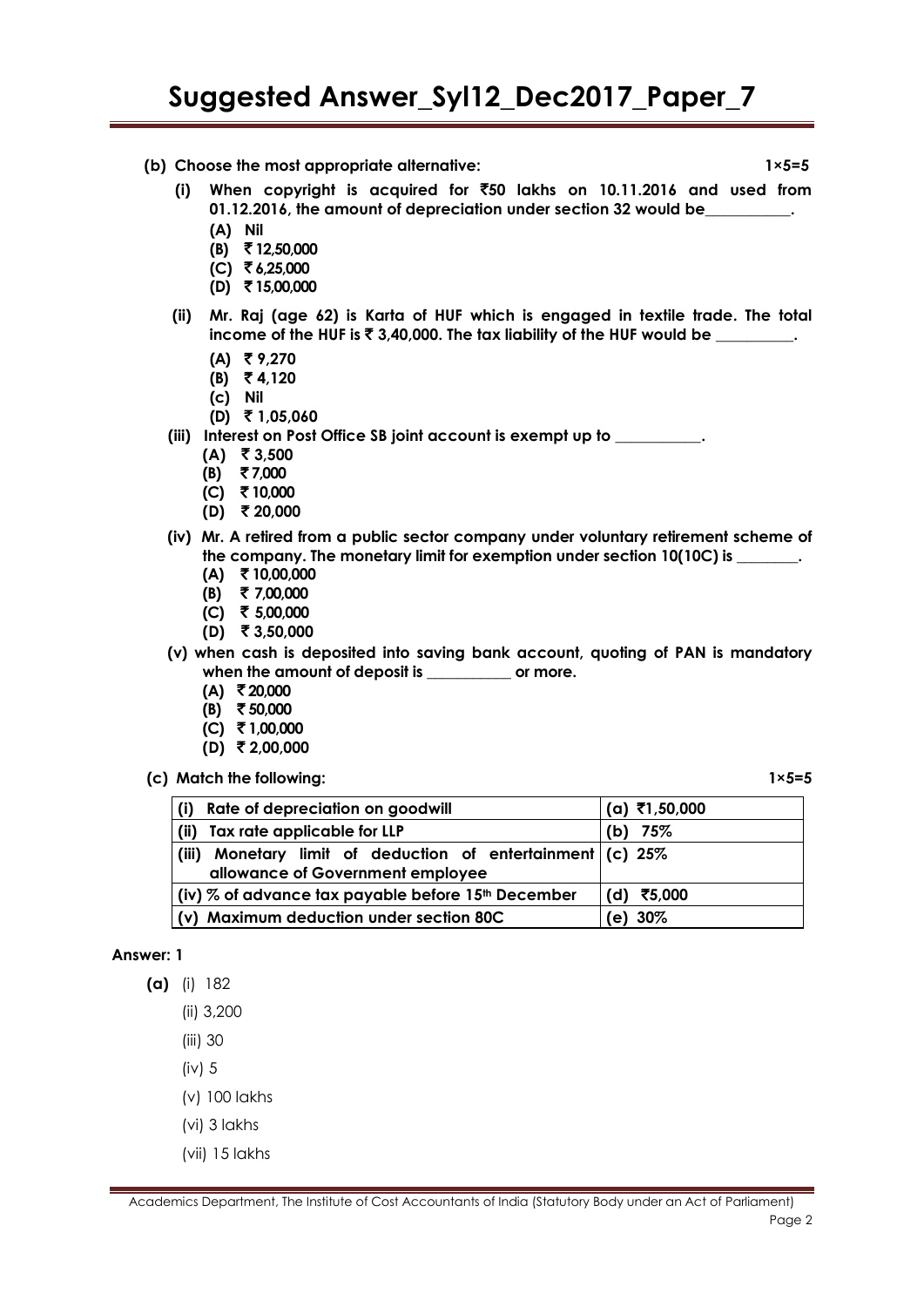(viii) 95%

- (ix) 5
- (x) 15,000

# **Answer: 1 (b)**

- (i) (C) ₹ 6,25,000
- (ii) (A) ₹9,270
- (iii) (B) ₹ 7,000
- (iv) (C) ₹ 5,00,000
- (v) (B) ₹ 50,000

# **Answer: 1 (c)**

| Rate of depreciation on goodwill                                                                          | (c) 25%       |
|-----------------------------------------------------------------------------------------------------------|---------------|
| Tax rate applicable for LLP<br>(ii)                                                                       | (e) 30%       |
| (iii) Monetary limit of deduction of entertainment allowance $\vert$ (d) ₹5,000<br>of Government employee |               |
| (iv) % of advance tax payable before 15th December                                                        | (b) $75\%$    |
| (v) Maximum deduction under section 80C                                                                   | (a) ₹1,50,000 |

### **2. (a) Mr. Ram a resident of India during the previous year 2016 – 17 furnishes you the following details:**

| SI. No.      | <b>Particulars</b>                                                               | ₹        |
|--------------|----------------------------------------------------------------------------------|----------|
|              | Rental income from property at Madurai (computed)                                | 2,10,000 |
| $\mathbf{2}$ | Salary earned in United Kingdom for 6 months deputed by<br>employer in Bangalore | 6,00,000 |
| 3            | Salary income in India (for balance 6 months)                                    | 4,50,000 |
| 4            | Interest from public provident fund                                              | 40,000   |
| 5            | Agricultural income from land held in Malaysia                                   | 2,00,000 |
| 6            | Interest on fixed deposit with SBI                                               | 50,000   |

**Find out the total income of Mr. Ram for the Assessment Year 2017–18. Also compute his total income if he was resident but not ordinarily or non- resident. 9**

- **(b) State with brief reasons whether the following are chargeable to tax: 6**
	- **(i) Share income from HUF received by a female member** ` **50,000.**
	- **(ii) Cash gift of** ` **60,000 received by Mr. John on the occasion of 50th Birthday from his father in-law.**
	- (iii) Amount received on maturity of LIC policy by Mr. Ranga ₹ 6 lakhs. The annual **premium on the policy was** ` **40,000 paid from the year 2004-05. The capital sum assured is** ` **4 lakhs and the balance represents bonus.**
	- **(iv) Vacant site acquired by Mr. Robert from Mr. Rahim for** ` **2,50,000 when the stamp duty valuation is** ` **4 lakhs. Discuss the chargeability for Mr. Robert only.**
	- **(v) Educational scholarship of** ` **75,000 received by Mr. Arun from a charitable trust registered under section 12AA for meeting the cost of education of engineering study.**
	- **(vi) Subsidy of** ` **2 lakhs received by Singh & Co. for purchase of generator from**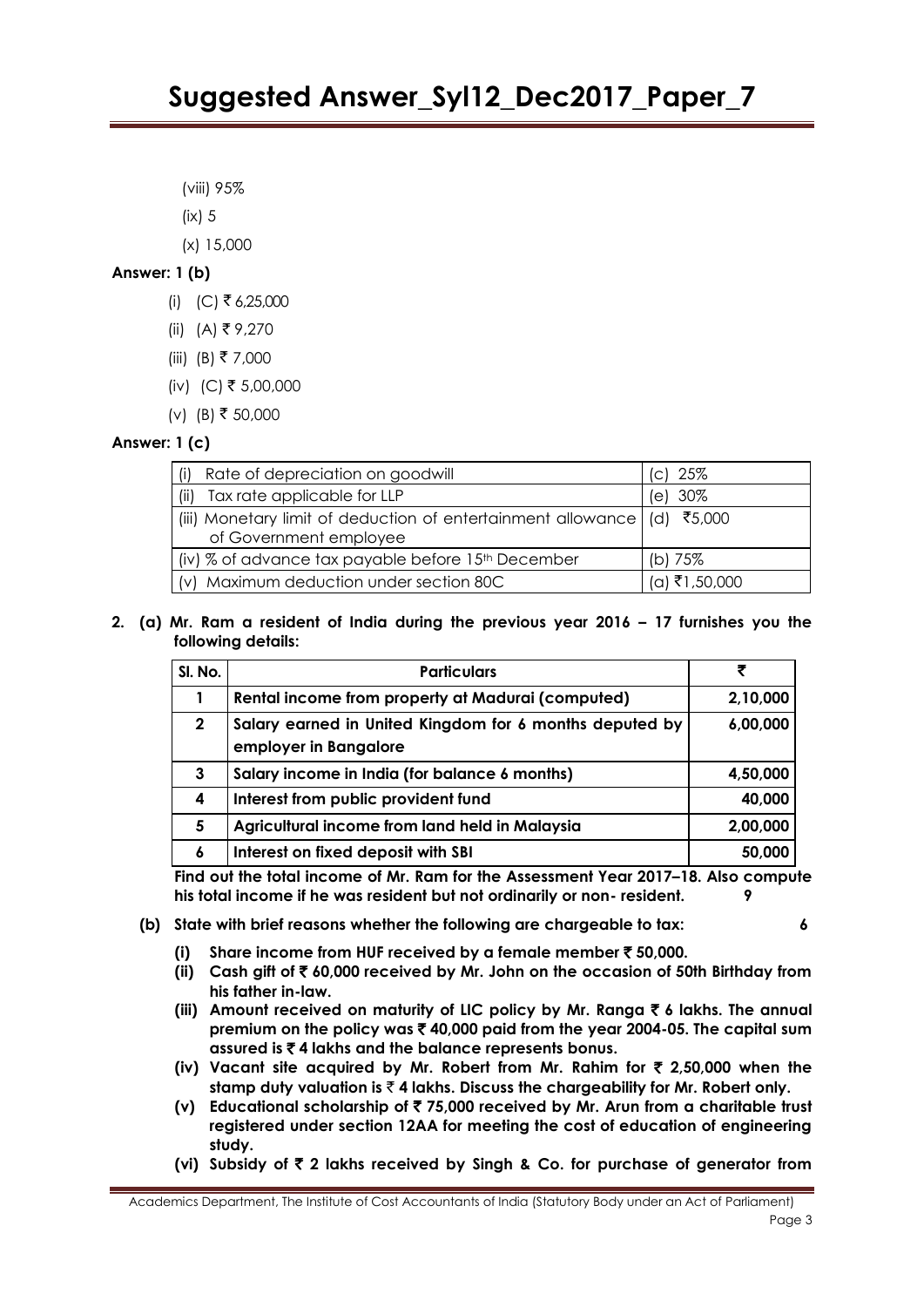**State Government. The cost of generator was** ` **8 lakhs and the subsidy represents 25%.**

#### **Answer: 2 (a)**

**Computation of Total Income of Mr. Ram for the Asst. Year 2017 – 2018**

| S. No         | <b>Particulars</b>                    | <b>Resident and</b><br>ordinarily<br>resident | Resident but not<br>ordinarily resident | Non resident |
|---------------|---------------------------------------|-----------------------------------------------|-----------------------------------------|--------------|
|               | Income from property                  | 2,10,000                                      | 2,10,000                                | 2,10,000     |
|               | Income from salary                    |                                               |                                         |              |
| $\mathcal{P}$ | <b>Earned in United</b><br>Kingdom    | 6,00,000                                      | 6,00,000                                | Not taxable  |
| 3             | Earned in India                       | 4,50,000                                      | 4,50,000                                | 4,50,000     |
|               | Income from other<br>sources          |                                               |                                         |              |
| 4             | Interest from PPF a/c                 | Exempt                                        | Exempt                                  | Exempt       |
| 5             | Agricultural income in<br>Malaysia    | 2,00,000                                      | Not taxable                             | Not taxable  |
| 6             | Interest on fixed<br>deposit with SBI | 50,000                                        | 50,000                                  | 50,000       |
|               | Total income                          | 15,10,000                                     | 13,10,000                               | 7,10,000     |

### **Answer: 2 (b)**

- (i) As per section 10(2), any sum received by an individual as a member of HUF and where the sum has been paid out of the income of the family, it is exempt from tax.
- (ii) Exempt. Father in law of Mr. John is lineal ascendant of the spouse of the individual (Mr. John) and hence falls in the category of "relative".
- (iii) The amount received is exempt under section 10(10D). As the premium paid on policy did not exceed 20% of the actual sum assured (the policy was taken before 01.04.2012).
- (iv) Taxable. The difference between the stamp duty value and apparent consideration is taxable under the head 'other sources' in the hands of Mr. Robert.
- (v) Exempt. Educational scholarship to meet the cost of education is exempt under section 10(16).
- (vi) Not taxable. The subsidy will go to reduce the actual cost of asset in the hands of Singh & Co for the purpose of depreciation. This is as per Explanation 10 to section 43(1).
- **3. (a) CMA Vani is employed as a Cost Controller in Steel India Ltd. at a consolidated salary of** ` **50,000 per month. The company provides her the following facilities without any charge:**
	- **(i) A furnished accommodation owned by the employer in Chennai. Cost of**  furniture provided by the employer is  $\bar{f}$  1,00,000.
	- **(ii) A motor provided by the employer for commuting between home and office. Cost to the employer for this purpose is** ` **10,000 per month.**
	- (iii) Free supply of gas for  $\bar{x}$  1,500 per month. The gas connection is in the name of the **employee.**

Academics Department, The Institute of Cost Accountants of India (Statutory Body under an Act of Parliament)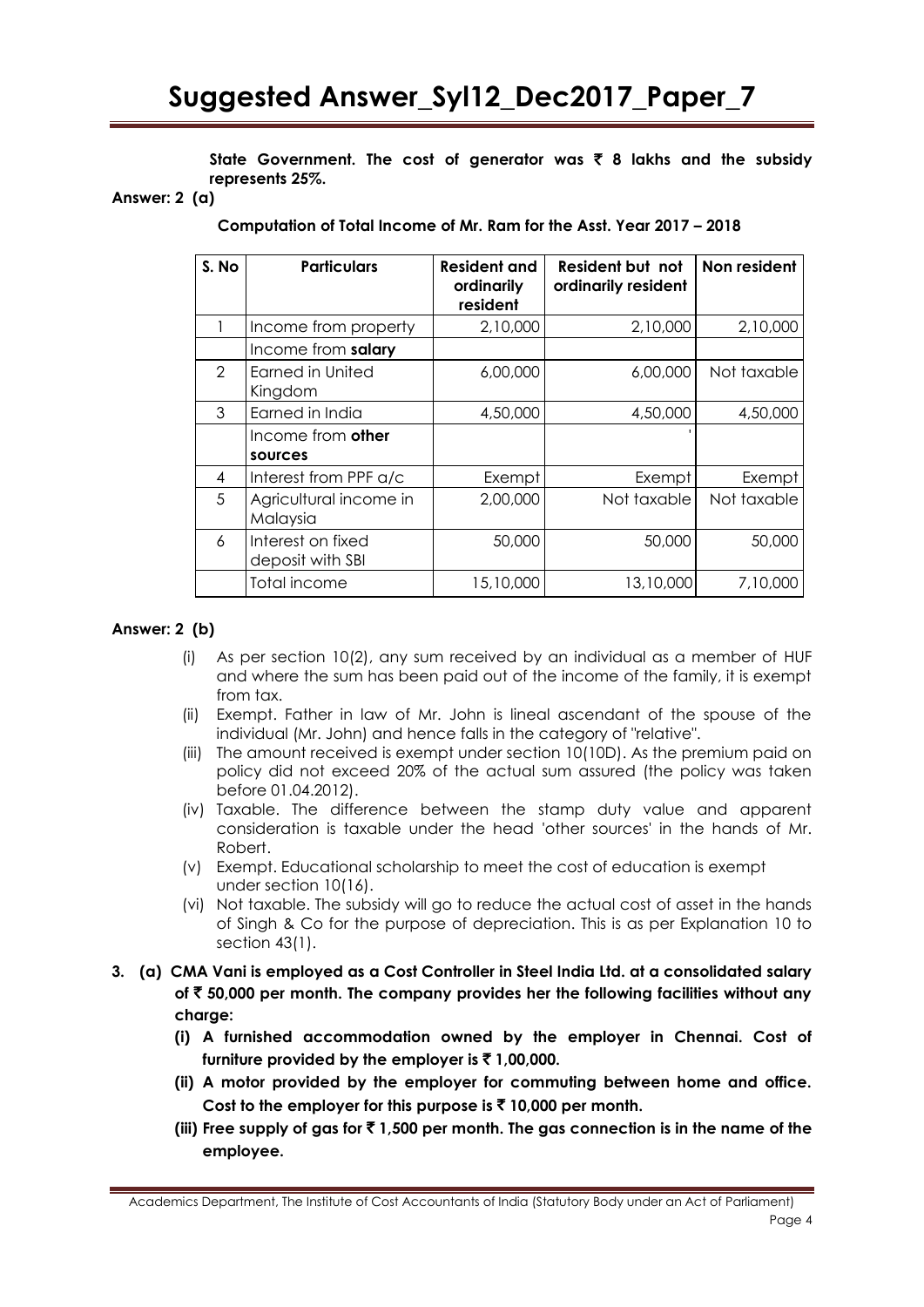- **(iv) Service of a cook appointed by the company at** ` **1,600 per month.**
- **(v) Health insurance premium of** ` **8,000 per annum paid by the company.**

**Compute income of CMA Vani under the head 'Salary' for Assessment Year 2017-18. 7**

- **(b) State with brief reasons whether the following transactions attract liability to tax on account of capital gain: 2×4=8**
	- **(i) Sale of shares of unlisted companies held as stock-in-trade.**
	- **(ii) Sale of land held as capital asset by X Ltd. to its wholly owned subsidiary company, Y Ltd. which is incorporated in France.**
	- **(iii) Transfer of capital assets by A Ltd., an Indian company, amalgamating company to B Ltd., an amalgamated company, which is an Indian company.**
	- **(iv) Receipt of compensation from insurance company for destruction of a capital asset due to earthquake.**

### **Answer 3(a)**

#### **Computation of income CMA Vani under the head "Salary" for Assessment year 2017 – 2018**

| <b>Particulars</b>                                                                    | ₹      | ₹        |
|---------------------------------------------------------------------------------------|--------|----------|
| Salary (₹ 50,000 × 12)                                                                |        | 6,00,000 |
| Add: Value of Perquisites                                                             |        |          |
| Rent – free furnished accommodation:                                                  |        |          |
| 15% of salary (as the accommodation is in Chennai)                                    | 90,000 |          |
| 10% of cost of furniture (10% of ₹1,00,000)                                           | 10,000 |          |
|                                                                                       |        | 1,00,000 |
| Use of car facility for commuting between office and<br>home is tax – free perquisite |        | Nil      |
| Free gas supply ( $\bar{\xi}$ 1,500 × 12)                                             |        | 18,000   |
| Free service of cook $(\overline{5}, 1,600 \times 12)$                                |        | 19,200   |
| Health insurance premium paid (not a perquisite under<br>section 17(2)                |        | Nil      |
| Income under the head "Salary"                                                        |        | 7,37,200 |

# **Answer 3(b):**

- i. As per section 2(14), capital asset does not include asset held as stock-in-trade. Therefore, profit on sale of shares of unlisted companies shall not attract capital gains tax liability. Rather such profit is taxed as business income.
- ii. Where a company transfers any capital asset to its wholly owned subsidiary company, which is an Indian company, such transfer is an exempted transfer under section 47(iv) and shall not attract tax on capital gain subject to certain conditions. In the instant case, the transferee company (wholly owned) is a foreign company. Therefore, exemption under section 47(iv) will not be available and tax liability on capita! gain will arise.
- iii. As per section 47(vi) transfer of capital assets, in a scheme of amalgamation, by the amalgamating company to the amalgamated company is exempted transfer, provided the amalgamated company is an Indian company. In the given case, the amalgamated company, B. Ltd. Is an Indian company. Hence, there will be no tax liability on capital gain.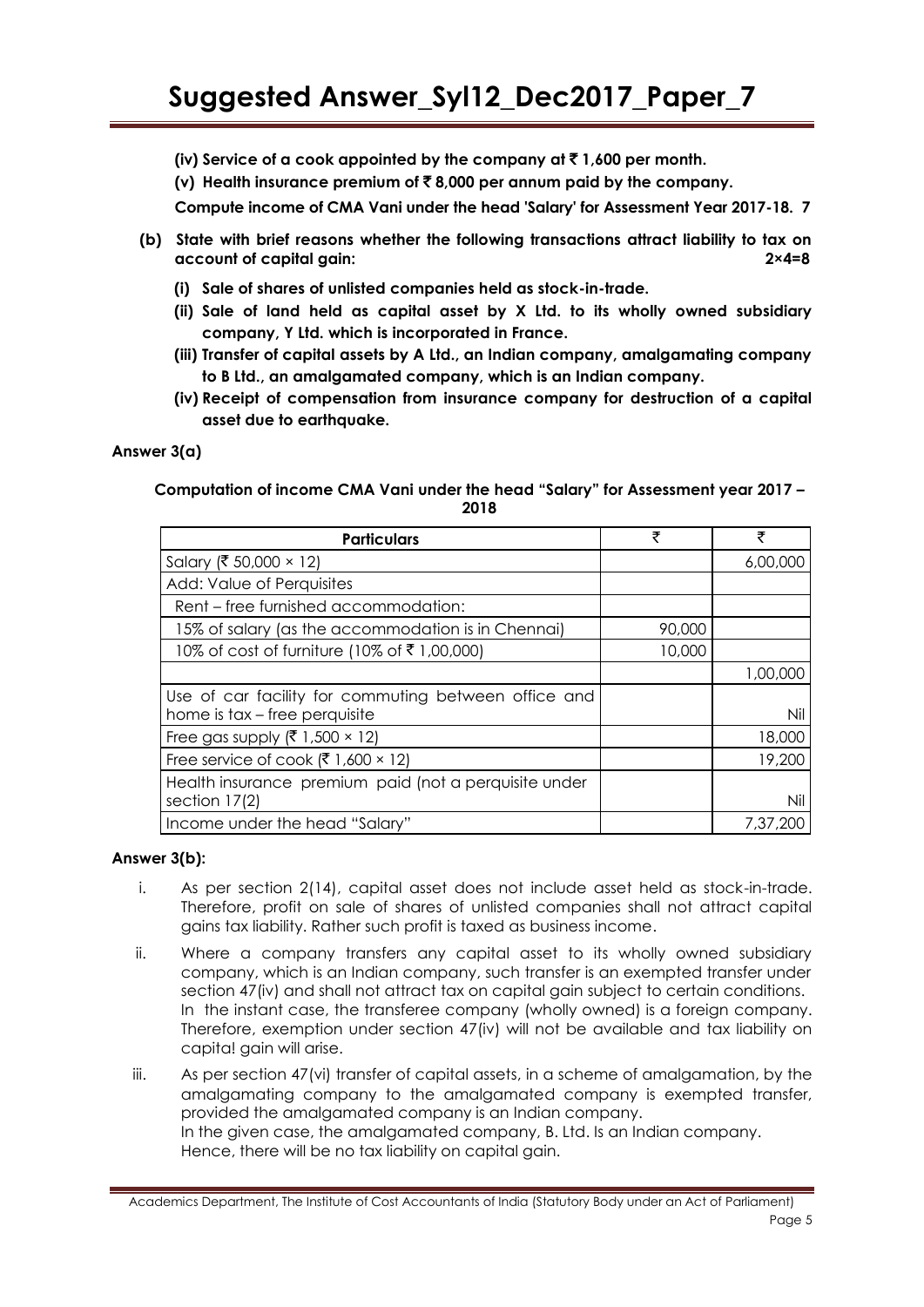iv. As per section 45(1A), where any person' receives any money or other assets under an insurance from the insurer on account of damage *or* destruction of capital assets due to natural calamity like earthquake, cyclone, Flood, Typhoon, Hurricane, Riot, or civil Disturbance, Accident fire, or explosion, Action by enemy or action taken in combating an enemy, any profit arising from receipt of such money or other assets shall be changeable to tax under the head "capital gains and shall be deemed to be income of the previous year in which such money or assets are received.

In view of the above provision, receipt of insurance compensation will attract tax on capital gain.

**4. (a) In May, 2016, Mr. Aakarsh recovered rent of** ` **17,000 from Ms. Gunjan, to whom he had let out his house from June 2010 to August 2012. He could not realise two months rent of** `**24,000 from her and to that extent his actual rent was reduced while computing income from house property for A.Y. 2013-14.**

> **From September 2012 to November 2015, he had let out his property to Mr. Sahil. In**  October, 2014, he had increased the rent from  $\bar{\tau}$  13,000 to  $\bar{\tau}$  15,000 per month and **the same was a subject matter of dispute. The house remained vacant for three months from December 2015 to February 2016. In April, 2016 the matter was finally settled and Mr. Aakarsh received** `**28,000 as arrears of rent for the period October, 2014 to November, 2015. However, in March 2016, Mr. Aakarsh had already sold this residential house property to Mr. Sagar.**

> **Mr. Aakarsh contends that the amount recovered as unrealised rent and arrears of rent in the P.Y. 2016-17 would not be taxable in his hands in that year, since he had sold such house property in the previous year 2015-16 itself. Is the contention of Mr. Aakarsh correct? If not, under what head would such income be taxable and compute the income taxable under that head for A.Y. 2017-18? 5**

- **(b) State, with reasons, the allowability of the following expenses under the Income-tax Act,1961, as deduction, while computing income from business or profession for the Assessment Year 2017-18: 10**
	- **(i) XYZ Credit Corporation, a non-banking finance company, made provision for bad and doubtful debts in the books of account for the year ended 31.3.2017.**
	- **(ii) On 14.05.2017, ABC Ltd. paid** ` **45,000 to the Indian Railways for the use of railway assets pertaining to previous year 2016-17.**
	- **(iii) MNO Ltd. paid** `**55,000 as tax on non-monetary perquisite provided to an employee.**
	- **(iv)** `**32,000 paid by S Ltd. in cash on 28.3.2017 to a transporter (owning 8 goods carriages throughout the previous year) for carriage of goods, without deduction of tax at source.**
	- **(v) P Ltd. paid** ` **80,000 in cash for purchase of wheat from a farmer on a banking day.**

# **Answer: 4 (a)**

Since the unrealised rent was recovered in the P.Y.2016-17, the same would be taxable in the A.Y.2017-18 under section 25A, irrespective of the fact that Mr. Aakarsh was not the owner of the house in that year. Further, the arrears of rent was also received in the P.Y.2016-17, and hence the same would also be taxable in the A.Y.2017-18 under section 25A, even though Mr. Aakarsh was not the owner of the house in that year. Both unrealised rent and arrears of rent would be taxable under the head "Income from house property". A deduction of 30% of unrealised rent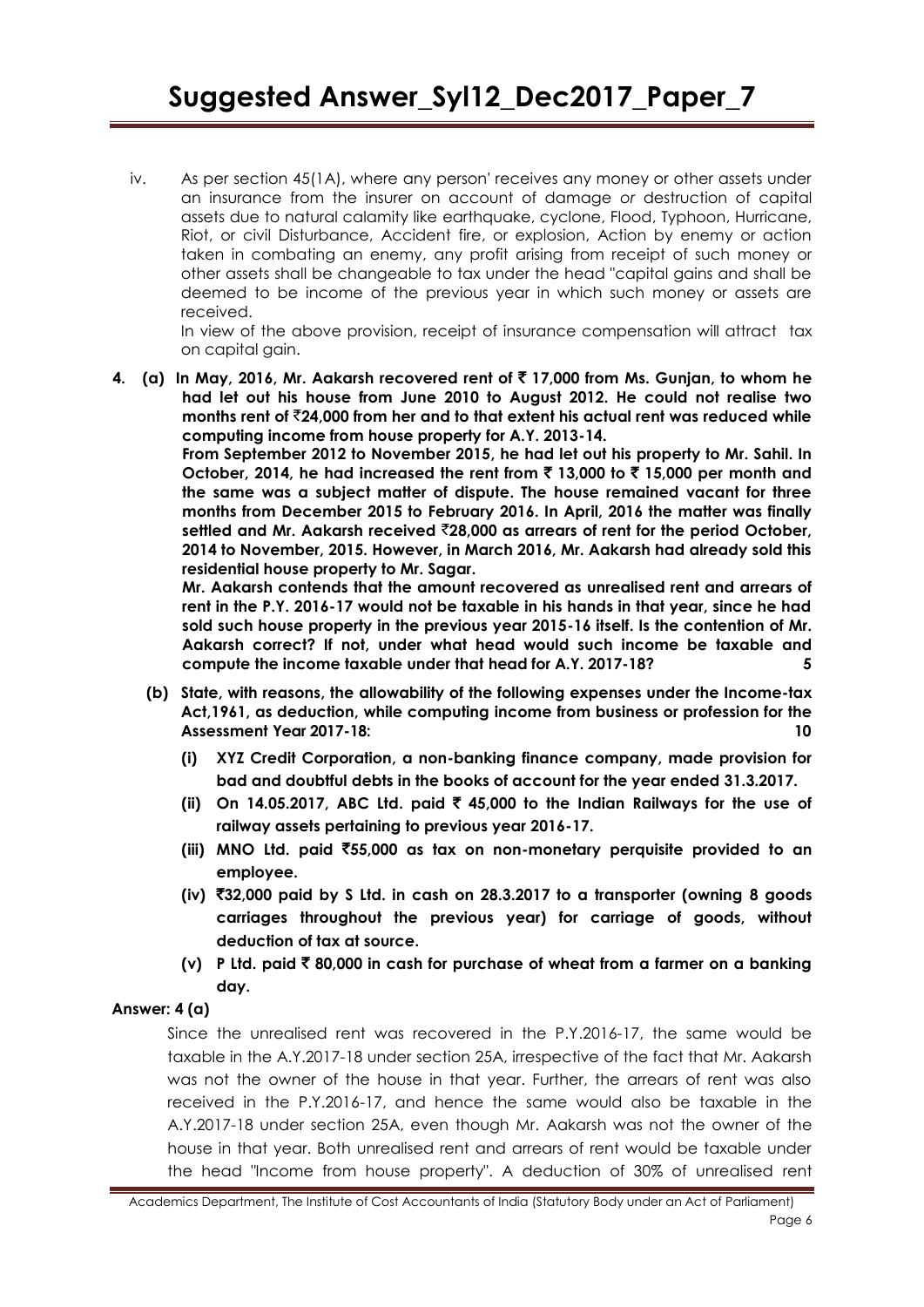recovered and arrears of rent would be allowed while computing income from house property of Mr. Aakarsh for A.Y. 2017-18.

| Componented the money non-needs property of Mil. Adicatal for A. T. Zuitz | - 40 I V |
|---------------------------------------------------------------------------|----------|
| <b>Particulars</b>                                                        |          |
| Unrealized rent recovered                                                 | 17,000   |
| Arrears of rent received                                                  | 28,000   |
|                                                                           | 45,000   |
| Less: Deduction @ 30%                                                     | 13,500   |
| Income from house property                                                | 31,500   |

**Computation of income from house property of Mr. Aakarsh for A. Y. 2017 – 2018**

# **Answer: 4 (b)**

(i) **Allowable as deduction:** As per section 36(1)(viia)(d), deduction is allowed to a non-banking financial company on account of provision for bad and doubtful debts of an amount not exceeding 5% of total income (before making any deduction under section 36(1)(viia) and Chapter **VI-A).**

Accordingly, XYZ Credit Corporation, a non-banking finance company would be eligible for deduction in respect of provision for bad and doubtful debt provided such amount does not exceed 5% of total Income (before making any deduction under section 36(1)(viia) and Chapter VI-A).

(ii) **Allowable as deduction:** As per section 43B, the allowability of deduction in respect of any sum payable by an assesses to the Indian Railways for use of Railway Assets is subject to actual payment of such sum on or before the due date of filing return of income under section 139(1).

Thus, in the present case,  $\overline{4}45,000$  paid by **ABC** Ltd. to Indian Railways for use of railway assets would be allowed as deduction while computing the business Income for the previous year 2016-17, since such payment is made on or before the due date for filing return of income for the previous year 2016-17, being the yea<sup>r</sup> in which such liability incurred.

(iii) **Not allowable as deduction:** Income-tax paid by the employer in respect of nonmonetary perquisites provided to its employees is exempt in the hands of the employee under section 10(10CC). As per section 40(a)(v), such income-tax paid by the employer is not deductible while computing business income.

Therefore, income-tax of ₹55,000 paid by the MNO Ltd. in respect of non-monetary perquisites provided to an employee would not be allowed as deduction while computing its business income.

(iv) **Allowable as deduction:** The limit for attracting disallowance under section 40A(3) for payment otherwise than by way of account payee cheque or account payee bank draft is ₹ 35,000 in case of payment made for plying, hiring or leasing goods carriage to a transporter.

Therefore, in the present case, no disallowance under section 40A(3)'would be attracted in the hands of S Ltd. in respect of payment of  $\bar{\tau}$  32,000 made in cash for carriage of goods to a transporter. Further, disallowance under section 40(a)(ia) for nondeduction of tax at source would also not be attracted, since the provisions for deduction of tax at source under section 194C are not applicable, in case of a transporter owning not more than 10 goods carriages at any time during the previous year.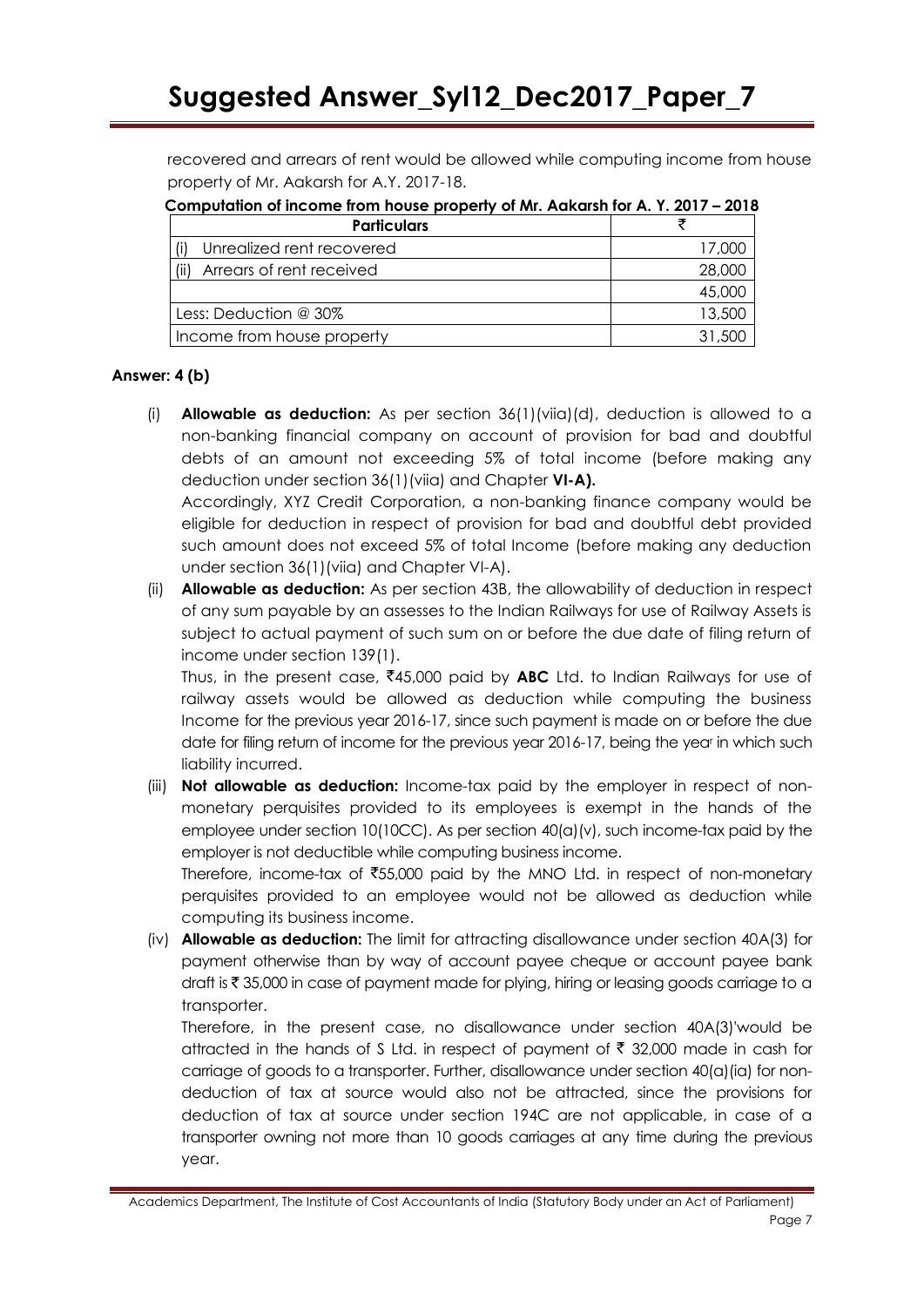(v) **Allowable as deduction:** As per Rule 6DD, in case the payment is made for purchase of agricultural produce directly to the cultivator, grower or producer of such agricultural produce, no disallowance under section 40A(3) is attracted even if the cash payment for the expense exceeds  $\bar{\tau}$  20,000.

Therefore, disallowance under section 40A(3) would not be attracted in this case, since cash payment for purchase of wheat is made directly to the farmer.

**5. (a) During the previous year 2016-17, Mr. Gagan received** ` **5,32,000 towards interest on enhanced compensation from State Government in respect of compulsory acquisition of his land effected during the financial year 2011-12.**

**The above amount of interest include interest relating to the following financial years:**

| $IF.Y. 2013-14:$ | ₹1,58,000 |
|------------------|-----------|
| $IF.Y. 2014-15:$ | ₹1,78,000 |
| IF.Y. 2015-16:   | ₹1,96,000 |

**He incurred** `**75,000 by way of legal expenses in the F.Y. 2016-17 to receive the interest on such enhanced compensation.**

**Determine how much of interest on enhanced compensation would be chargeable to tax for the assessment year 2017-18? Can he claim deduction in respect of legal expenses from the amount of interest on enhanced compensation chargeable to tax? 6**

**(b) Compute the gross total income of Mr. Abhinav and his wife Mrs. Suhaani from the following information: 9**

|     | <b>Particulars</b>                                                                                  | ₹        |
|-----|-----------------------------------------------------------------------------------------------------|----------|
| (a) | Salary income (computed) of Mrs. Suhaani.                                                           | 3,25,000 |
| (b) | Income from business of Mr. Abhinav.                                                                | 4,15,000 |
| (c) | Income of minor son Chetan from fixed deposit.                                                      | 25,000   |
| (d) | Income of minor daughter Shreya from music concerts given<br>by her.                                | 28,000   |
| (e) | Interest from bank received by Shreya on deposit made out of<br>income derived from music conceits. | 7,000    |
| (f) | Gift received by Shreya on 4.10.2016 from friend of Mrs.<br>Suhaani.                                | 5,500    |

#### **Answer: 5 (a)**

Section 145A provides that interest ma received by the assesses on enhanced compensation shall be deemed to be the income of the assesses o<sup>f</sup> the year in which it is received, irrespective of the method of accounting followed by the assessee and irrespective of the financial year to which it relates.

Section 56(2)(viii) states that such income shall be taxable as 'Income from other sources'.

50% of such income shall be allowed as deduction by virtue of section 57(iv) and no other deduction, shall be permissible from such Income.

Therefore, he cannot claim deduction in respect of legal expenses incurred to receive the interest on enhanced compensation from such income.

# **Computation of interest on enhanced compensation taxable as "Income from other sources" for the A.Y 2017-18:**

Academics Department, The Institute of Cost Accountants of India (Statutory Body under an Act of Parliament) Page 8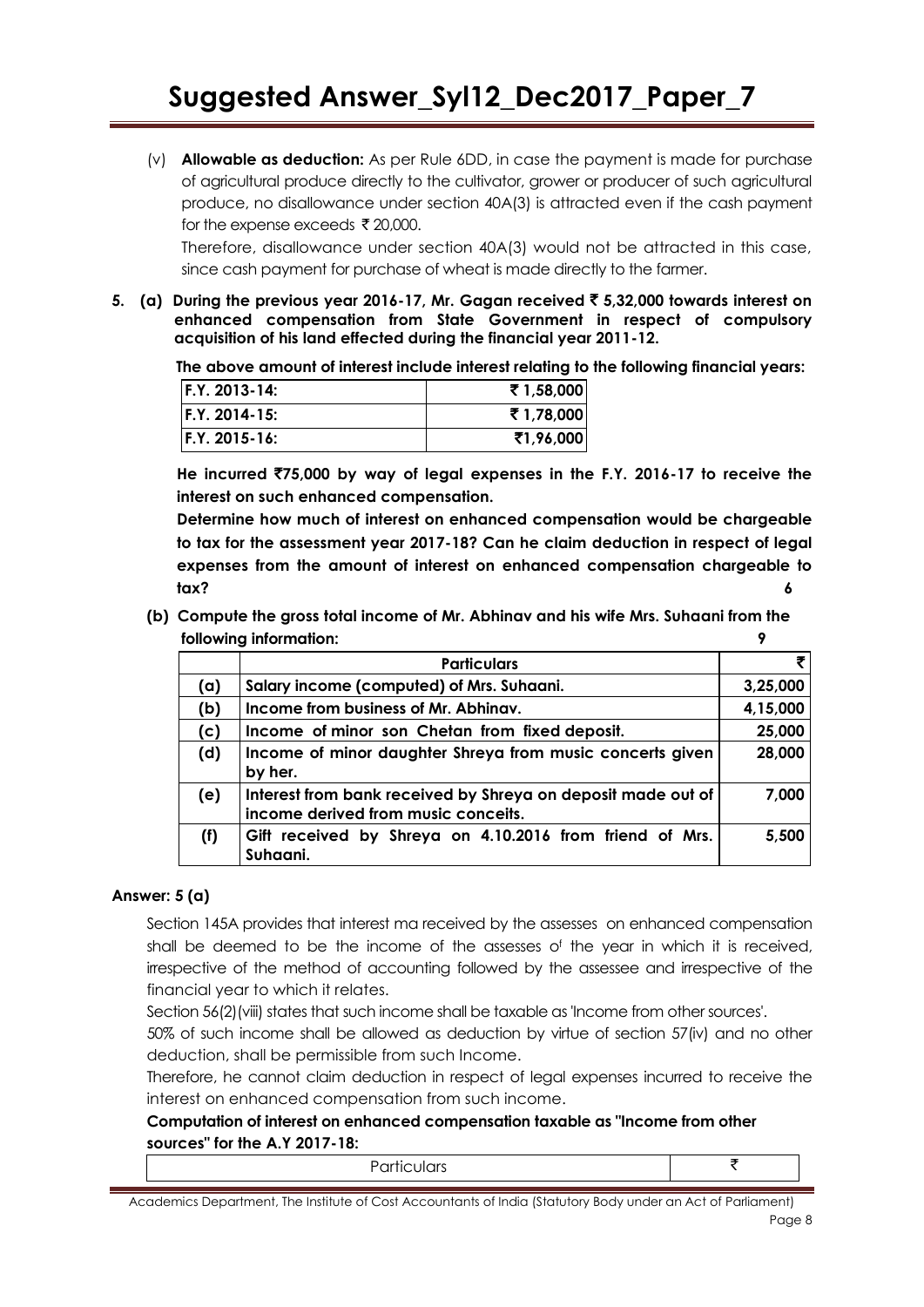| Interest on enhanced compensation taxable under section 56(2) (viii) | 5,32,000 |
|----------------------------------------------------------------------|----------|
| Less: Deduction under section 57(iv) (50% × ₹ 5,32,000)              | 2,66,000 |
| Taxable interest on enhanced compensation                            | 2.66.000 |

# **Answer: 5 (b)**

As per the provisions of section 64(1 A) of the Income-tax Act, 1961, all the income of a minor child has to be clubbed in the hands of that parent whose total income (excluding the income of the minor) is greater. The income of Mr. Abhinav is  $\bar{\bar{\tau}}4,15,000$  and income of Mrs. Suhaani is  $\overline{3},25,000$ . Since the income of Mr. Abhinav is greater than that of Mrs. Suhaani, the income of the minor children have to be clubbed in the hands of Mr. Abhinav. It is assumed that this is the first year when clubbing provisions are attracted.

Income derived by a minor child from any activity involving application of his/her skill talent, specialised knowledge and experience is not to be clubbed. Hence, the income of minor child minor child Shreya from giving music concerts will not be included in the hands of either parent.

However, interest from bank deposit has to be clubbed even when deposit is made out of income arising from application of special talent.

The Gross Total Income of Mrs. Suhaani is  $\bar{\tau}$  3,25,000. The gross total income of Mr. Abhinav giving effect to the provisions of section 64(1A) is as follows:

| <b>Particulars</b>                                                              | ₹      | ₹        |
|---------------------------------------------------------------------------------|--------|----------|
| Income from business                                                            |        | 4,15,000 |
| Income of minor son Chetan from fixed deposit                                   | 25,000 |          |
| Less: Exemption under section 10(32)                                            | 1,500  | 23,500   |
| Income of minor daughter Shreya                                                 |        |          |
| (i)<br>From music concerts                                                      |        |          |
| [From special talent - not to be clubbed]                                       |        |          |
| (ii)<br>Interest from bank                                                      | 7,000  |          |
| (iii)<br>Gift of $\overline{5,500}$ received from a non-relative is not taxable |        |          |
| under section 56(2)(vii) being less than the aggregate                          |        |          |
| limit of ₹50,000                                                                | Nil    |          |
|                                                                                 | 7,000  |          |
| Less: Exemption under section 10(32)                                            | 1,500  | 5,500    |
| <b>Gross Total Income</b>                                                       |        | 4,44,000 |

# **Computation of gross total income of Mr. Abhinav for the A. Y. 2017 – 2018**

- **6. (a) State the provisions relating to carry forward and set off of accumulated loss and unabsorbed depreciation allowance in case of amalgamation of an Indian company owning an industrial undertaking with another company, which is an Indian company.**
	- **(b) At what rate of tax is to be deducted at source from payee who fails to furnish his Permanent Account Number?**
	- **(c) Explain the provisions for filing revised return of income. 8+3+4= 15**

#### **Answer 6 (a)**

As per section 72A, business loss (except speculation loss) of amalgamating company owning an industrial under taking shall be allowed to be carried forward and set off in

Academics Department, The Institute of Cost Accountants of India (Statutory Body under an Act of Parliament) Page 9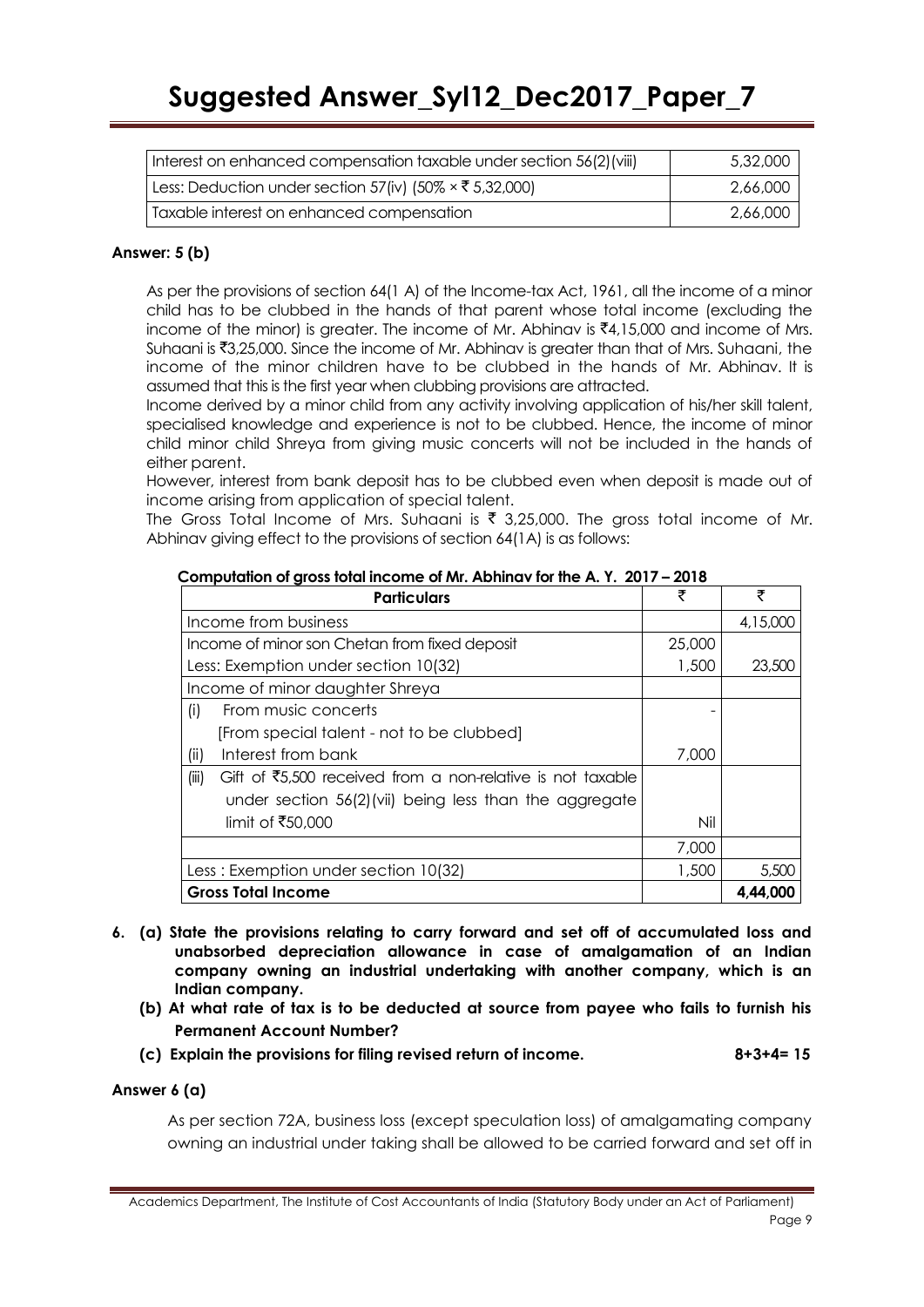the hands of the amalgamated company for fresh 8 years subject to certain conditions.

Likewise, unabsorbed depreciation of amalgamating company shall be allowed to be carried forward indefinitely and set off in the hands of the amalgamated company.

Following conditions are to be satisfied by the amalgamating company:

- 1. The amalgamating company has been engaged in the business, in which the accumulated loss occurred or depreciation remain; unabsorbed, for 3 years or more.
- 2. The amalgamating company has held continuously as on the date of amalgamation at least 75% of the book value of fixed assets held by it for 2 years prior to the date of amalgamation.

Following conditions are to be satisfied by the amalgamated company:

- 1. The amalgamated company holds continuously for a minimum period of 5 years from the date of amalgamation at least 75% of the book value of fixed assets if the amalgamating company acquired in the scheme of amalgamation.
- 2. The amalgamating company continues the business of the amalgamating company for a period of 5 years from the date of amalgamation.
- 3. The amalgamated company fulfils such other conditions as may be prescribed to ensure the revival of the business of the amalgamating company or to ensure that the amalgamation is for genuine business purpose.

if the above conditions to be fulfilled by the amalgamated company are not complied with, then the consequences are as follows:

- 1. The set off of loss or unabsorbed depreciation made in any previous year in the hands of the amalgamated company, shall be *deemed* to be the income of the amalgamated company chargeable to tax for the year in which such noncompliance takes place.
- 2. The balance of accumulated loss and unabsorbed depreciation remaining to be set off shall not be allowed to be carried forward and set off.

# **Answer 6 (b)**

As per section 206AA, If the payee fails to furnish his PAN, the payer has to deduct tax at source at the at the higher of the following rates:

- (i) Rate specified in the relevant provision of the Income-tax Act
- (ii) Rate or rates in force
- (iii) 20%

# **Answer 6 (c)**

As per section 139(3), if an assessee, after furnishing return of income under section **139(1)** (i.e. return filed within the prescribed time limit) or section **139(4)** (i.e. belated return), he can file a revised return of income on discovery of any omission or any wrong statement in the return filed.

Revised return of income can be filed at any time before expiry of one year from the end of the relevant assessment year or before completion of assessment, whichever is earlier.

The word "assessment" used in section 139(5) means regular assessment under section 143(3) or best judgment assessment under section 144.

Return processed under section 143(1) is not considered as assessment for this purpose. Therefore, return can be revised even after service of intimation under section 143(1).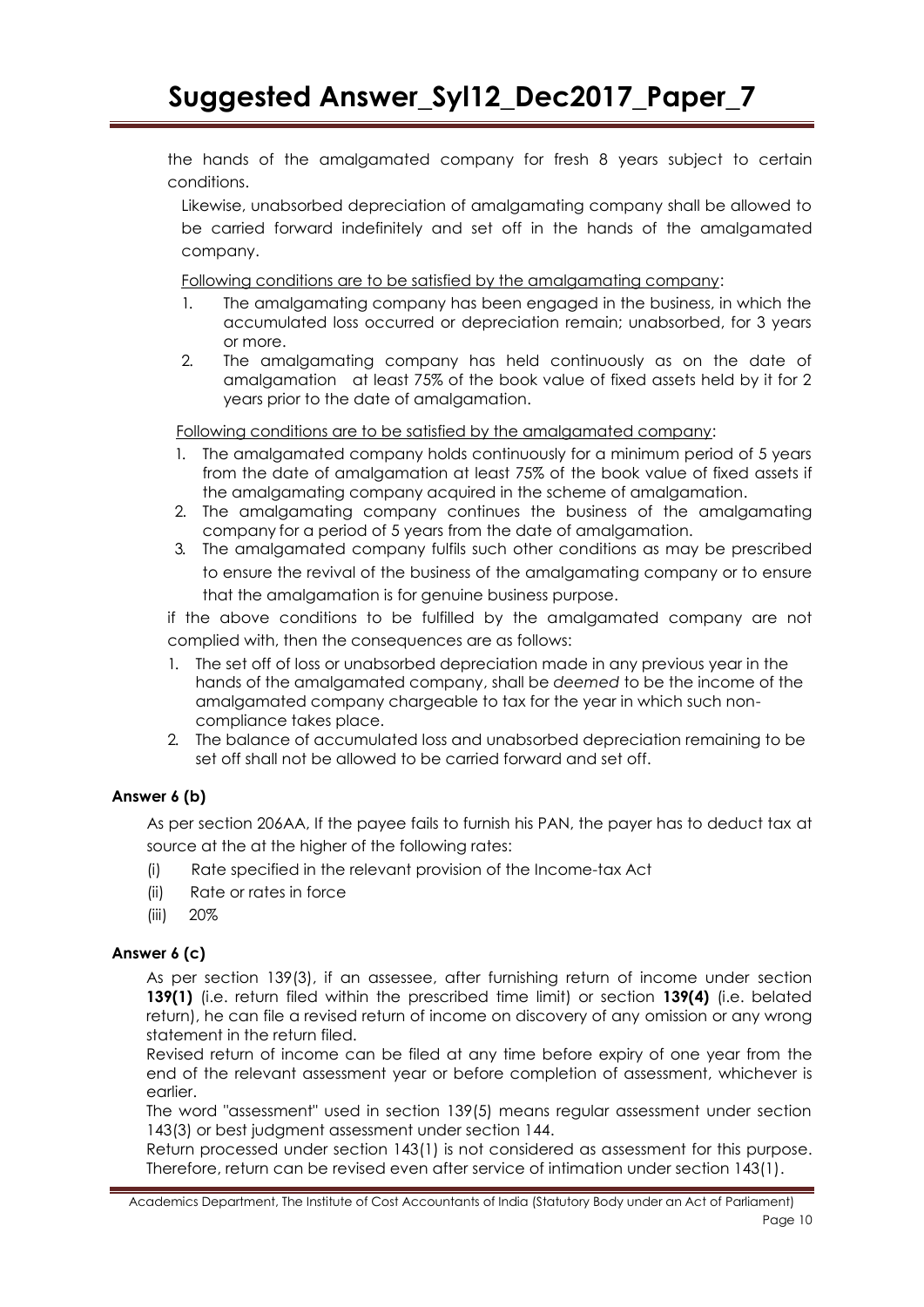Even a revised return can also be further revised, provided the time limit for filing revised return has not expired.

#### **Section B**

**(International Taxation and Transfer Pricing)**

**Answer Question No. 7, which is compulsory, and any one from Question Nos. 8 and 9.**

- **7. State, whether true or false with reference to the following in the context of transfer pricing provisions: 1×5=5**
	- **(i) If transaction between two enterprises where such enterprises are resident in India, such transaction shall not be called as international transaction.**
	- **(ii) Arm's length price means a price at which the transaction would be carried out in uncontrolled conditions.**
	- **(iii) The tolerance band for arm's length price for wholesale trading notified by the Central Government is 5%.**
	- **(iv) When the transfer price declared by the assessee is accepted by Income-tax authorities in international transactions, it is called as safe harbour rule.**
	- **(v) Audit report in respect of specified domestic transactions in terms of section 92E must be given in Form No. 3CD.**

#### **Answer 7:**

- (i) True
- (ii) True
- (iii) False
- (iv) True
- (v) False
- **8. (a) Mrs. Chhaya a resident (age 42) being a cine actress derived income of** `**15 lakhs from guest shows performed outside India. Tax at 25% was deducted at source in the country where she performed the guest shows. India does not have any agreement with that country for avoidance of double taxation. Her income from property let out at Mumbai for the financial year 2016-17 is** `**10 lakhs (computed). She deposited** ` **1,50,000 in Public Provident Fund account on 20.03.2017. Compute the income-tax payable for the assessment year 2017-18. 5**
	- **(b) State the presumptive rate applicable for determination of income of non-residents in the following cases: 5**
		- **(i) Income from shipping business conducted in India.**
		- **(ii) Royalty income of non-resident from an Indian concern based on agreement executed after 31.03.2003.**
		- **(iii) Interest from Non-Resident (External) Account.**
		- **(iv) Foreign company carrying out civil construction contract approved by the Central Government.**
		- **(v) Income from the business of operation of aircraft in India.**
	- **(c) An Indian Citizen but non-resident made deposits in Indian companies and also subscribed for shares in listed Indian companies by remitting foreign exchange. For the year 2016-17, his investment income from deposits in Indian companies is**  $\bar{z}$  **2 lakhs and long term capital gain on transfer of shares was** `**1 lakh. He has no other**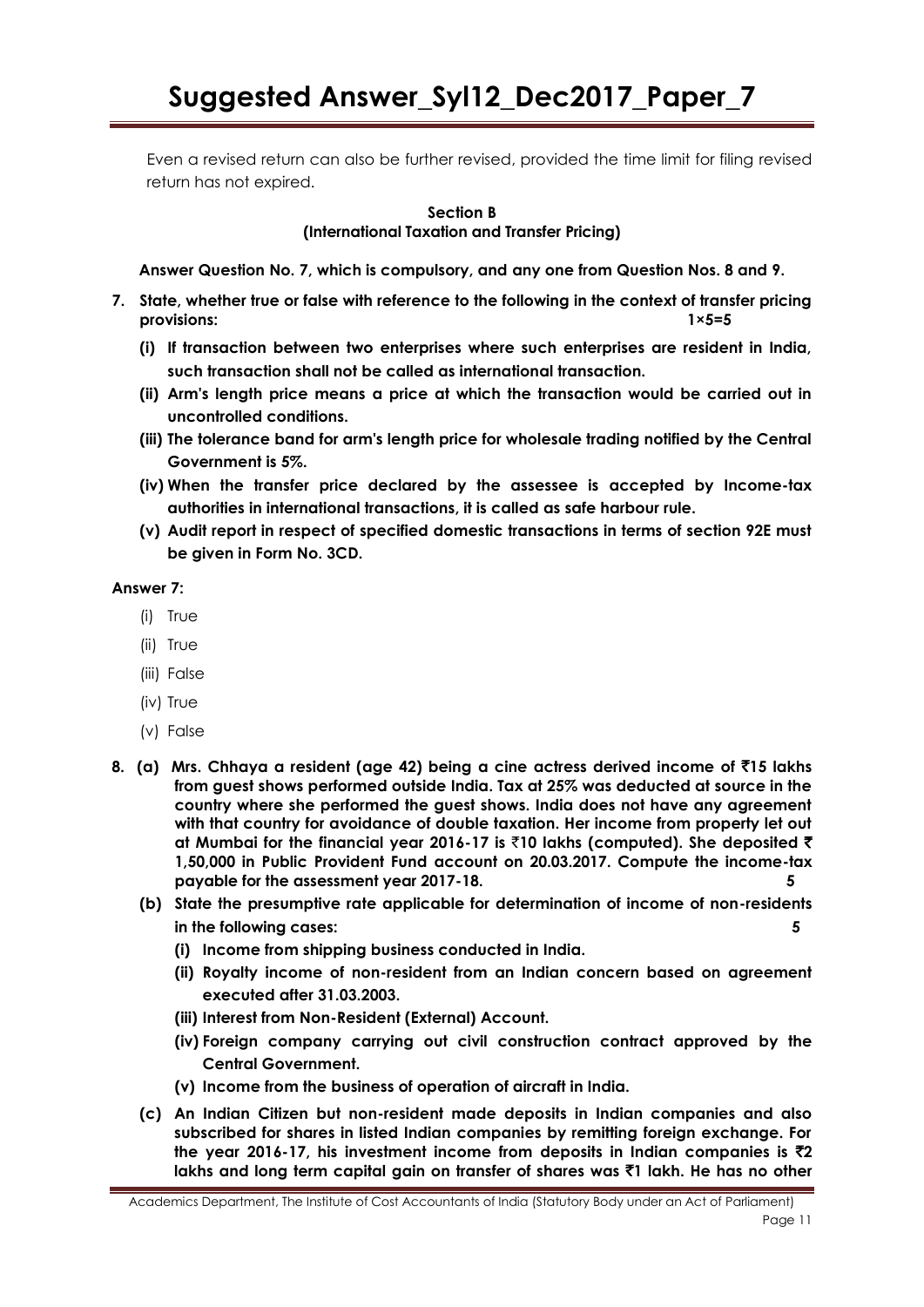**income in India. He wants to opt for Chapter XII-A of the Act. State the rate of tax applicable for the incomes referred above and whether he must file his return of income? In case the assessee becomes resident later, state whether he can opt for Chapter XII-A of the Act? 5**

#### **Answer 8:**

(a)Computation of taxable income and tax payable after relief under section 91

| Indian income from let out property (computed)                                           | 10,00,000 |
|------------------------------------------------------------------------------------------|-----------|
| Income earned outside India                                                              | 15,00,000 |
| Gross Total Income                                                                       | 25,00,000 |
| Less: Deduction U/s. 80 C in respect of PPF deposit                                      | 1,50,000  |
| Total Income                                                                             | 23,50,000 |
| Tax on total income                                                                      | 5,30,000  |
| Add: Cess $@3%$                                                                          | 15,900    |
|                                                                                          | 5,45,900  |
| Average rate at which income is charged to tax                                           |           |
| $5,45,900 \times 100 / 23,50,000 = 23.23\%$                                              |           |
| Average rate at which Income earned abroad is charged to tax in<br>that country $= 25\%$ |           |
| Less: Relief U/s 91@ 23.23% on the income earned outside India of<br>₹15,00,000          | 3,48,450  |
| Balance tax payable after relief under section 91                                        | 1,97,450  |

 $(b)$ 

- (i) In the case of non- resident carrying on shipping business in India, 7.5% of the amounts received for carrying passengers and goods at any port in India is chargeable to tax. [Section 44B]
- (ii) It is not liable for presumptive income determination. [Section 44DA]
- (iii) Interest income on Non Resident (External) Account is exempt under section 10(4).
- (iv) 10% of the amount paid or payable shall be deemed to be the profits and gains chargeable to tax. [Section 44BBB]
- (v) 5% of the amounts received on account of carriage of passengers and goods shall be deemed to be the profits and gains chargeable to tax. [Section 44BBA]
- (c) In the case of Individual being a citizen of India and non- resident, the provisions of Chapter XX- A could be applied.

The rate of tax applicable for the above incomes are for investment income 20% and for long term capital gain 10%.

There is no basic exemption limit when the tax payer opts for Chapter Xll-A of the Act.

If the tax has been deducted at source on such incomes, the non-resident need not file his return of income when he has no other income chargeable to tax in India.

As per section 115H even after becoming resident, he can opt for the applicability of Chapter Xll-A of the Act and in that case it will apply till the assets are converted into money.

**9. (a) State the applicability of TDS provisions in the following cases: 5**

Academics Department, The Institute of Cost Accountants of India (Statutory Body under an Act of Parliament) Page 12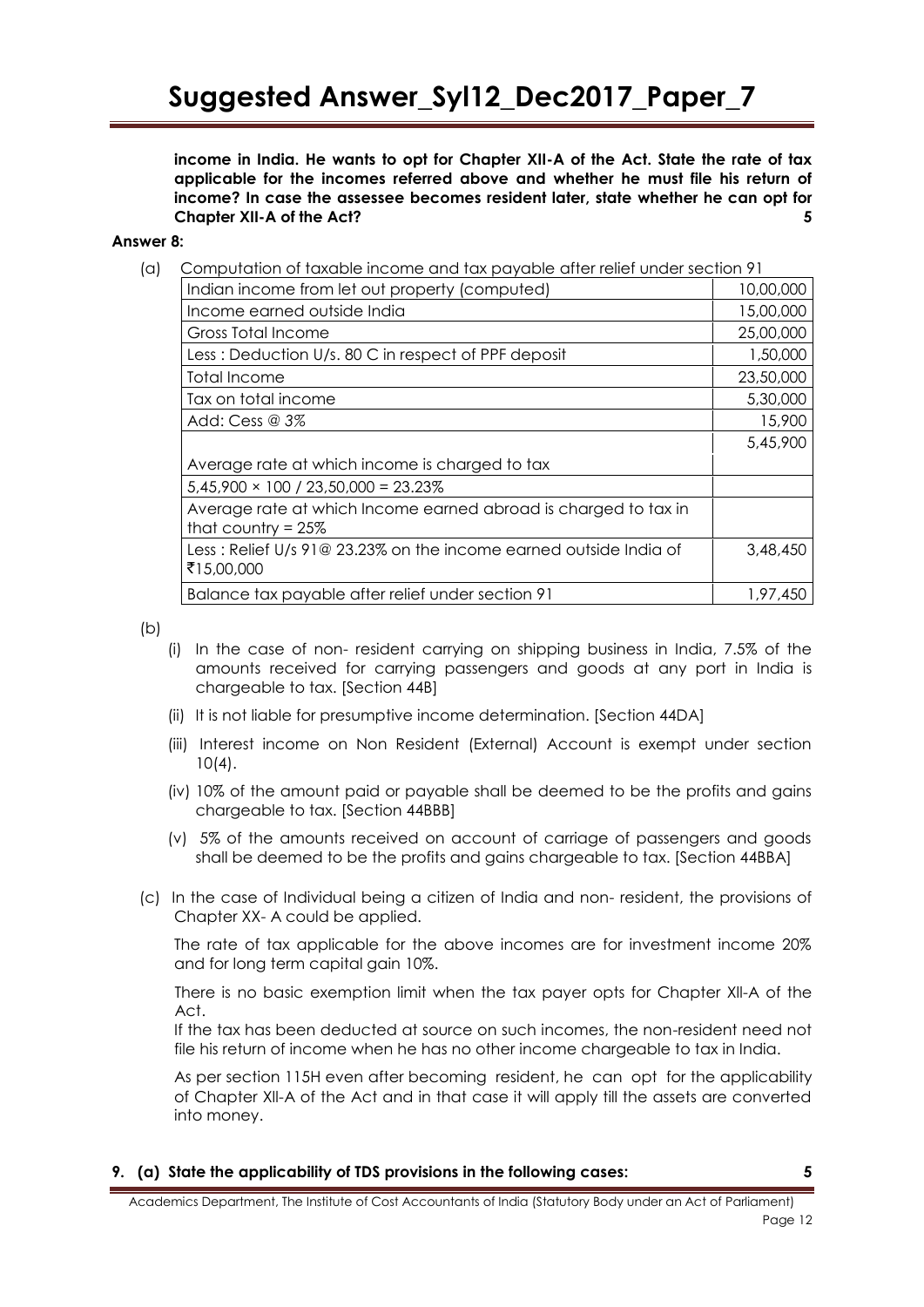- **(i) Interest payable to a non-resident by infrastructure debt fund referred to in section 10(47).**
- **(ii) Interest paid to foreign institutional investor (being a qualified foreign investor) on certain bonds and Government Securities.**
- **(iii) Interest paid by a domestic company to a non-resident** `**50,000 (30%).**
- **(iv) Rent paid by a public sector bank to a non-resident** `**1,20,000 @ 10,000 per month.**
- **(v) Amount paid to non-resident sportsmen for participation in showroom inauguration** `**5 lakhs. (20%)**
- **(b) ABC Ltd., India exported semi-finished garments to its parent company BSC Inc. USA. The exports are made at \$ 20 per piece besides freight and insurance of \$ 5 per piece incurred separately. The BSC Inc. completes the process by incurring \$ 10 per piece and markets the same at \$ 49 per piece. Compute the profit per piece chargeable to tax in the hands of ABC Ltd. by applying profit split method. 5**
- **(c) State the quantum of penalty applicable for international transactions in the following cases:** 5
	- **(i) Penalty for under reported income.**
	- **(ii) Penalty for failure to keep and maintain information and documents in respect of international transaction of the value of** ` **10 crores.**
	- **(iii) Failure to furnish audit report from a chartered accountant under section 92E.**
	- **(iv) Delay in furnishing a report in respect of international group by 22 days.**
	- **(v) Penalty for misreporting of income.**

#### **Answer 9: (a)**

- (i) Interest payable to non-resident by infrastructure fund is liable for tax deduction at source at 5% under section 194LB.
- (ii) Interest payable to fail is liable for tax deduction at source at 5% under section 194LD.
- (iii) Interest paid by domestic company to non-resident  $\overline{50,000}$  liable for tax deduction *@* 30% in view of section 195.
- (iv) Rent paid to a nonresident is also liable for tax deduction at 30% under section 195. Though the rent paid is less than  $\bar{\tau}1,80,000$  under section 194-I, it is liable for tax deduction.
- (v) Amount paid to non-resident sportsmen is liable for tax deduction at 20% as per section 194E.

#### **Answer 9: (b) Computation of ALP under Profit Split Method**

| Sale price per piece           |    |  |
|--------------------------------|----|--|
| Less: Cost incurred by ABC Ltd | 20 |  |
| Cost incurred by BSC Inc.      |    |  |
|                                |    |  |
|                                |    |  |
| Less: Freight and insurance    |    |  |
| Profit per piece               |    |  |